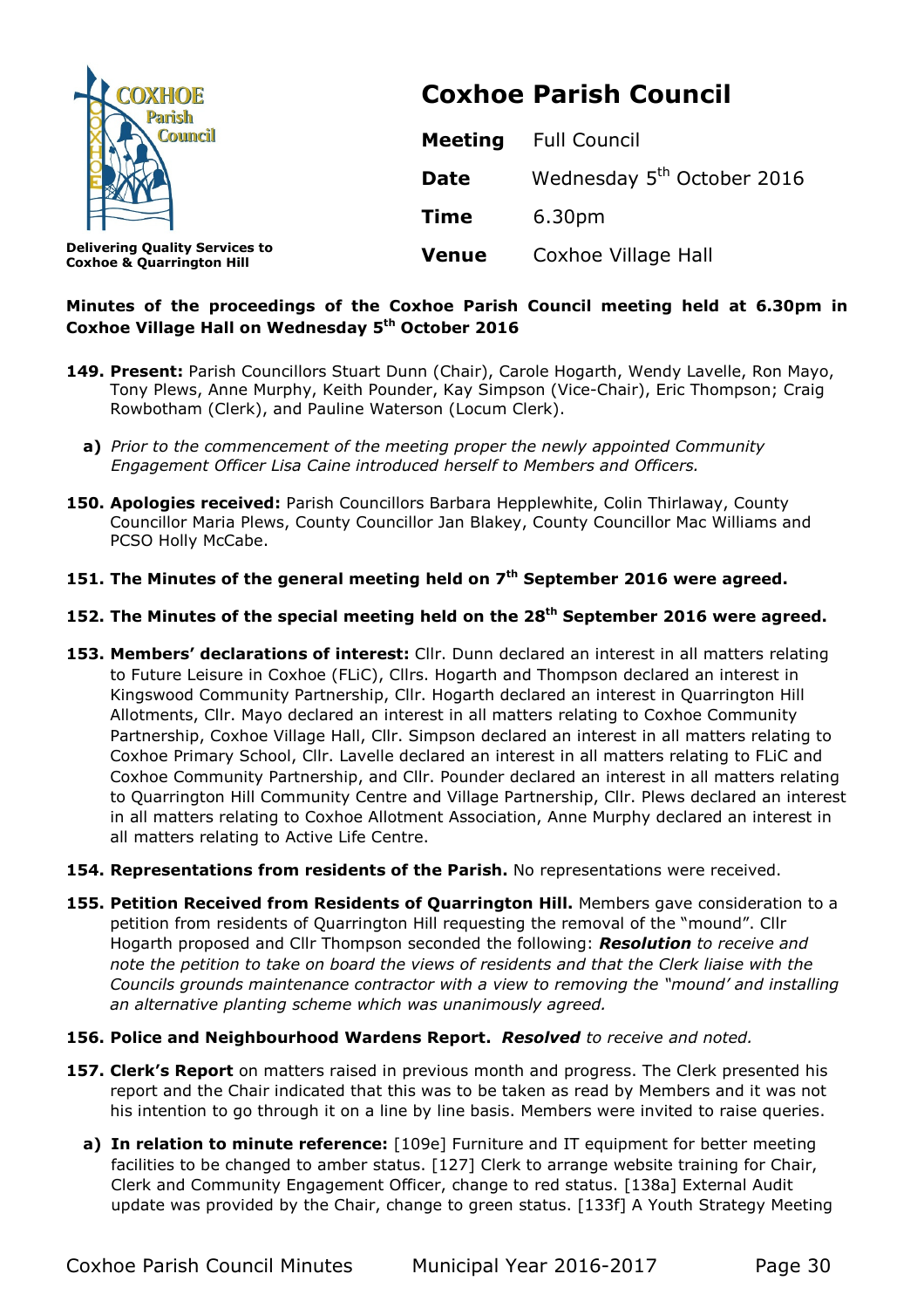needs to be arranged, change red status. [133b] Clerk to contact contractor to expedite the fixing of the Quarrington Hill entrance stone, change to red status.

**158. Planning.** Members received and noted the schedule of applications for consideration.

### **159. Finance.**

*a)* It was *resolved to authorise the Clerk to make the payments as set out in the below circulated schedule:* 

| Company                   | <b>Purpose</b>             | <b>Debit</b> |
|---------------------------|----------------------------|--------------|
| Stuart Dunn (Chair)       | Youth Provision - Xbox     | £410.35      |
| Northern Stationary       | A3 Paper (Chronical)       | £153.60      |
| Northern Stationary       | Operator's Chair           | £110.00      |
| Thinford Nurseries        | <b>Watering for August</b> | £1350.00     |
| <b>Thinford Nurseries</b> | September Watering         | £1170.00     |
| Cooper Stott Solicitors   | Land and Legal Fees        | £1090.92     |
| Seventeen                 | <b>Buffet Lunch</b>        | £48.00       |
| Craig Rowbotham (Clerk)   | Office 365 - 5 Licences    | £79.99       |
| Altogether Greener        | <b>Grounds Maintenance</b> | £516.19      |
| Harrison Display Systems  | Flagpole and Flags         | £1024.00     |
| Section 137 Grant         | Printing (Sam Lavery)      | £270.00      |
| Ian Thompson (Youth       |                            |              |
| Worker)                   | Stationary                 | £36.13       |
|                           | <b>TOTAL:</b>              | £6,259.18    |
| <b>CPC Employer Costs</b> | Salaries, NI and Pension   | £3,727.91    |

- **160. County Councillors Update** In the absence of the County Councillors the Chair give a verbal update on local highway schemes – 20 MPH scheme adjacent to the school; enforcement at Cornforth Lane; lack of progress at Green Crescent and potential discontinuance of the front street parking scheme.
- **161. Children and Young People's Services Update.** *Resolved to receive and note the circulated report from the Youth Worker and extend the Councils thanks to the Officers.*
- **162. Members Reports from Meetings attended.** None were received.

### **163. County Durham Association of Local Councils and East Durham Rural Corridor Area Action Partnership.**

- **a)** Cllr. Hogarth advised the Members that she had forwarded on e-mail correspondence in relation to the e-mail consultation on capping of the precept for larger Councils. *Resolved that members would respond to Cllr. Hogarth who would forward these responses onto the consultation.*
- **b)** CDALC AGM, Saturday 22<sup>nd</sup> October 2016, Resolved that Cllr. Murphy and Lavelle will attend as CPC representatives.

### **164. Community Reports**

- *a)* **Quarrington Hill Community Centre**  Cllr. Pounder advised that the second phase of the groundworks would begin next week (i.e. cutting back shrubs). *Resolved to note by the Council.*
- Coxhoe Parish Council Minutes Municipal Year 2016-2017 Page 31 **b) Quarrington Hill Front Street Regeneration Group –** Chair advised that County Durham Homes are still waiting for consent from their mortgagee to transfer the land.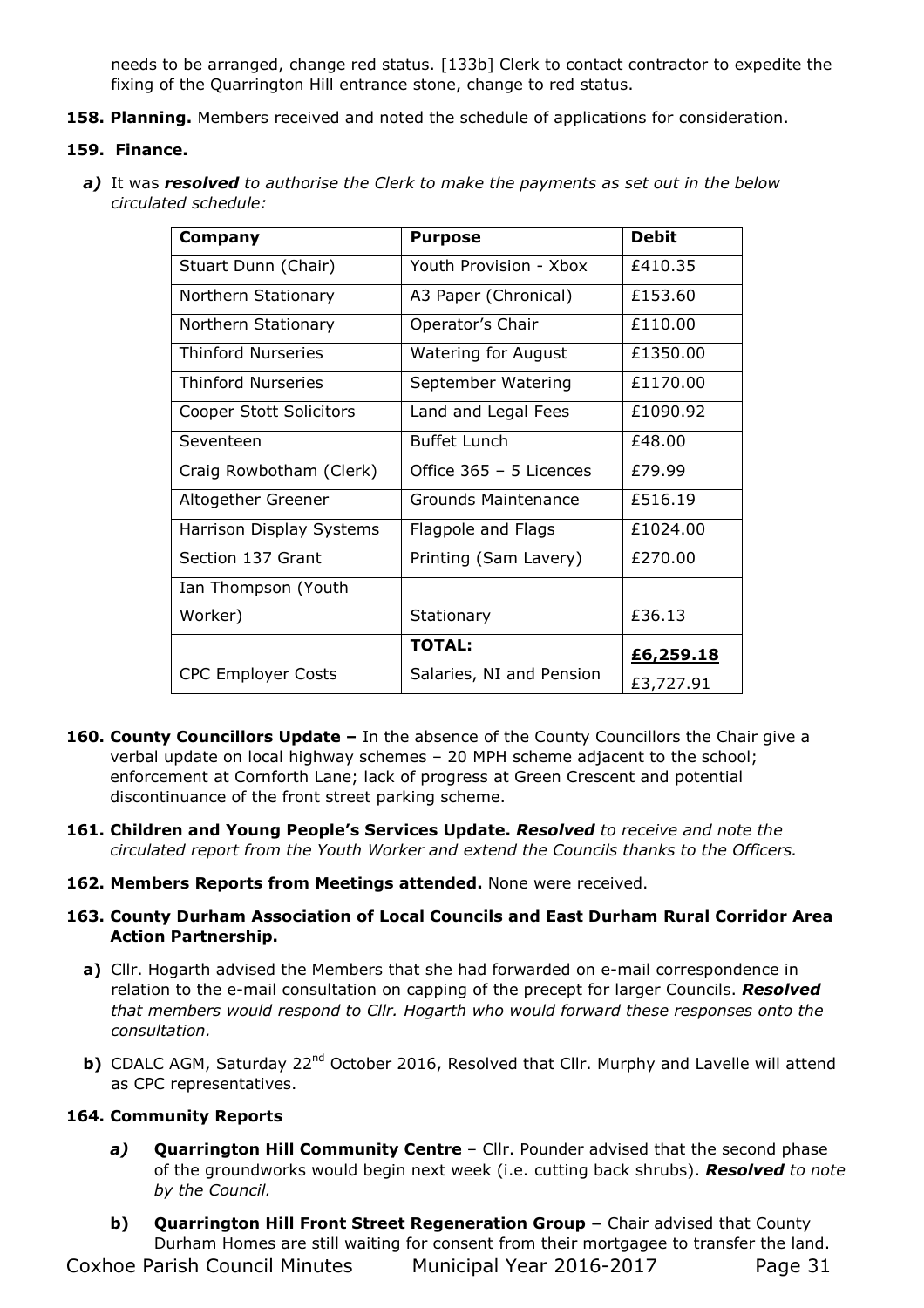Cllr. Pounder gave an update on the progress update required by County Durham Community Foundation and it was noted that a workshop for the children and adults in connection with the second phase was still to be arranged.

- **c) Coxhoe Community Partnership** No meeting has taken place.
- **d) Coxhoe Village Hall –** Cllr. Mayo verbally briefed the Members regarding the M&S funding application for Solar Panels urging people to vote.
- **e) Active Life at Coxhoe** Chair advised that £1500 raised at the recent race night towards the toilet replace project. They are reviewing the staff structure and a new manager will not be appointed until the new year.
- **f) Kingswood Community Partnership** Cllr. Hogarth advised that funding of £2000 had been secured for 2 benches and 2 picnic benches from the County Councillors Neighbourhood budget. Many thanks to our County Councillors for their support.
- **g) Quarrington Hill Allotments**  The Clerk briefed the Members about the recent correspondence that had been sent regarding the waiting list.
- **h) Coxhoe Allotment Association** Cllr. T Plews presented a cheque to the sum of £782.88 to the Council in full and final settlement of the outstanding loan from Coxhoe Allotments Association. Resolved that the Clerk sends a letter of thanks.
- **i) Coxhoe History Group No report received.**
- **165. Parish Plan 2 -**No report was given.
- 166. Neighbourhood Plan No report was given.
- **167. Land Transfers -** Chair provided an update and no progress with the land transfer of the railway line to be progressed by Durham Ask. No approach has been made to the land owners of the potential site for the second railway gate or the Parkhill strip *Resolved for the Clerk to contact Park Hill developers for and railway gate land owners' re-possible donation of these pieces of land. Clerk and Cllr Dunn, Simpson, Plews and Mayo to walk the newly acquired land to discuss maintenance and produce a risk assessment.*
- **168. Armistice Day 2016** *Resolved that the Community Engagement Officer liaises with Members and community representatives to assist where possible.*
- **169. Maintenance of Quarrington Hill Sculpture** A discussion ensued around the future maintenance of the sculpture. *Resolved that the Clerk liaise with the sculptor to establish future maintenance requirements.*
- **170. Coxhoe Cricket Club** A discussion took place about the future of the cricket club. *Resolved that the Chair contact the Chairman of with a view of arranging a meeting.*
- **171. Correspondence for information and action** None received.
- 172. Members of the Public Conduct Policy Discussion point raised by Cllr. Pounder. Resolved that no action be taken as this is clearly covered by the Councils Standing Order 2 (Disorderly Conduct at Meetings).
- **173. Recording of Parish Council Meeting** *Resolved that the Clerk submits a Policy for consideration at the next Council meeting.*
- **174. Issue of CPC Policies and Procedures** discussion point raised by Cllr. Pounder. *Resolved that in readiness for the elections all CPC policies and procedures be indexed with review dates and a Members handbook of policies be produced.*
- **175. Quarrington Hill Community Centre Grant** Cllr. Pounder left the meeting prior consideration of this item. This item was considered and it was *Resolved that the Council defer approval of this grant until a copy of the annual report and statement of accounts for the current year are provided.*